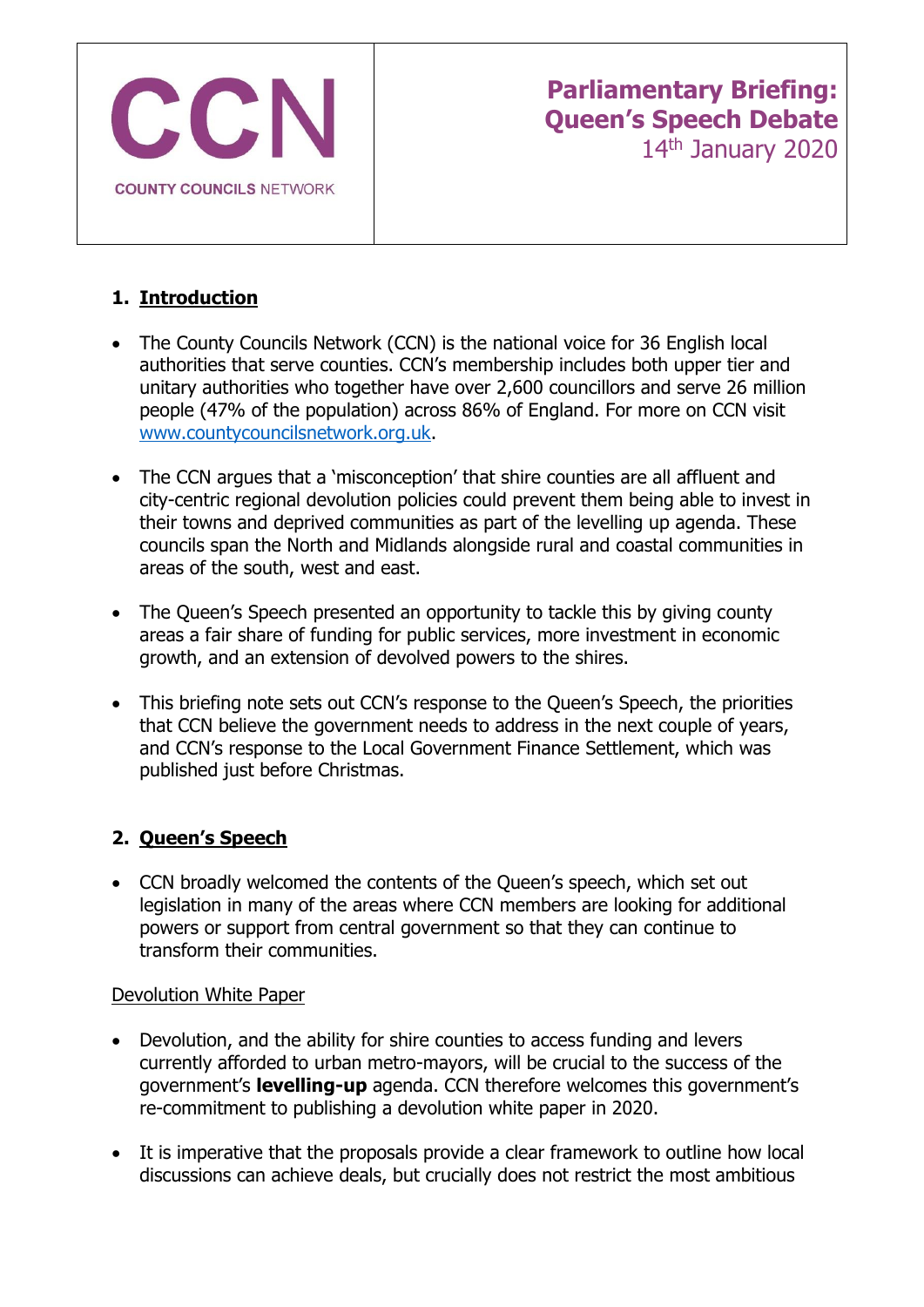deals being limited to urban metro-mayors. County authorities must be the building blocks of future devolution deals and any supporting structural and institutional reform.

• The Whitepaper should provide as much parity with Mayoral Combined Authorities on devolution as possible. This includes powers for a Statutory Spatial Plan; responsibility for the Shared Prosperity Fund; delivery of the Education and Skills Funding Agency; and powers over Bus Franchising.

#### NHS Spending

- The confirmation of an uplift in NHS funding, alongside the additional £1bn per year for **social care**, is extremely welcome for our communities: over 65% of county expenditure is now dedicated to social care.
- However, the government must recognise that the health service and adult social care are two sides of the same coin. We support the government's aims for a consensus over funding and reform for care services and we urge ministers to begin these discussions as soon as possible. As the largest social care providers in the country, it is imperative that counties must be an integral part of these cross-party discussions.

#### Planning White Paper

• To assist in levelling up left-behind parts of the country, the government should consider formally re-introducing **strategic planning** in county areas in the forthcoming Planning White Paper. This would allow authorities to better plan and link up housing and jobs with strategic infrastructure  $-$  such as roads, bus routes, and rail – across areas, responding to local need and markets.

#### Business Rates Review

- High-streets and small businesses will welcome the reduction in **business rates**. In the short term, it is imperative that councils are fully compensated for any loss of income. Continuous centrally imposed reductions in business rates also undermine the arguments that business rates can incentivise councils to promote growth and provide a sustainable income stream for demand-led services.
- The government has committed to a 'fundamental' review of business rates: CCN believes that this review must consider whether the policy of making councils more reliant on this tax as a source of their income remains viable in the longterm.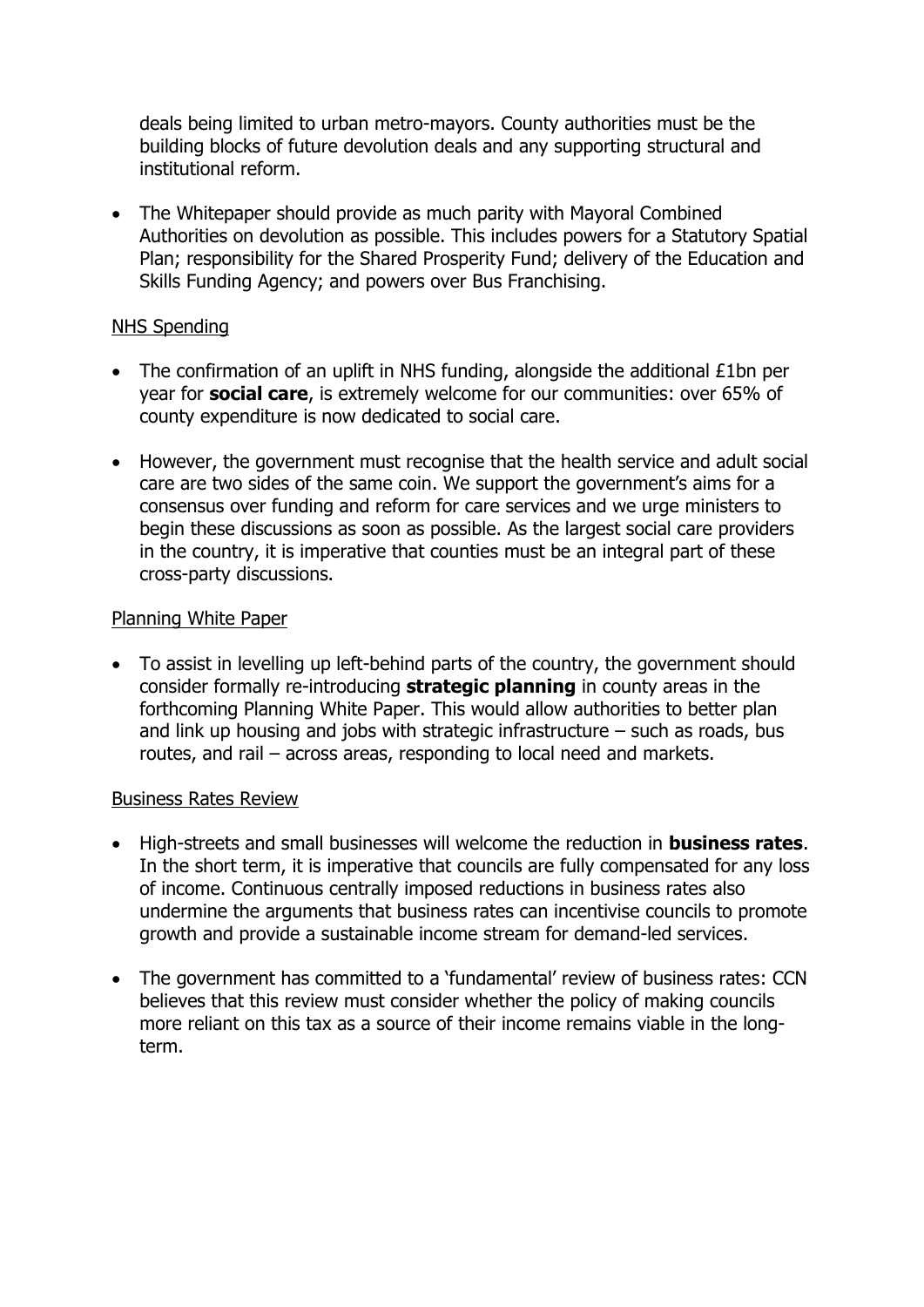# **3. County Councils' Priorities**

• In December, the County Councils Network set out the priorities that its members want to see addressed, that will give them the powers to continue to transform their communities and the funding to tackle the long-term challenges facing them and their residents. These priorities are based around six themes which are outlined below.

### Sustainable & Fair Funding

• Providing a multi-year funding settlement to meet councils' spending need, delivering the fair funding review and reforming local government finance so it is more efficient.

## Reforming Adults & Children's Social Care

• A solution to social care funding and reforming care services across the life cycle; improving integration with health, investing in prevention and reforming special educational needs and disabilities legislation.

### Devolution For All

• Extending 'ambitious' devolution deals to county areas to enable counties to access fresh powers in skills, transport, and regional growth.

### Creating Communities

• A more strategic approach to planning, matched by new infrastructure financing, while enabling counties to continue to provide culture services, improve community safety and wellbeing.

### Growing Our Economies

• Creating the conditions for thriving economies in our communities by utilising the role of county authorities in place-based growth, devolving skills budgets and investing in transport and connectivity.

### Tackling Climate Change

• Equipping authorities with new powers and resources to tackle climate change and respond to extreme weather, including a fair distribution of new flood defence investment, particularly for rural and remote areas.